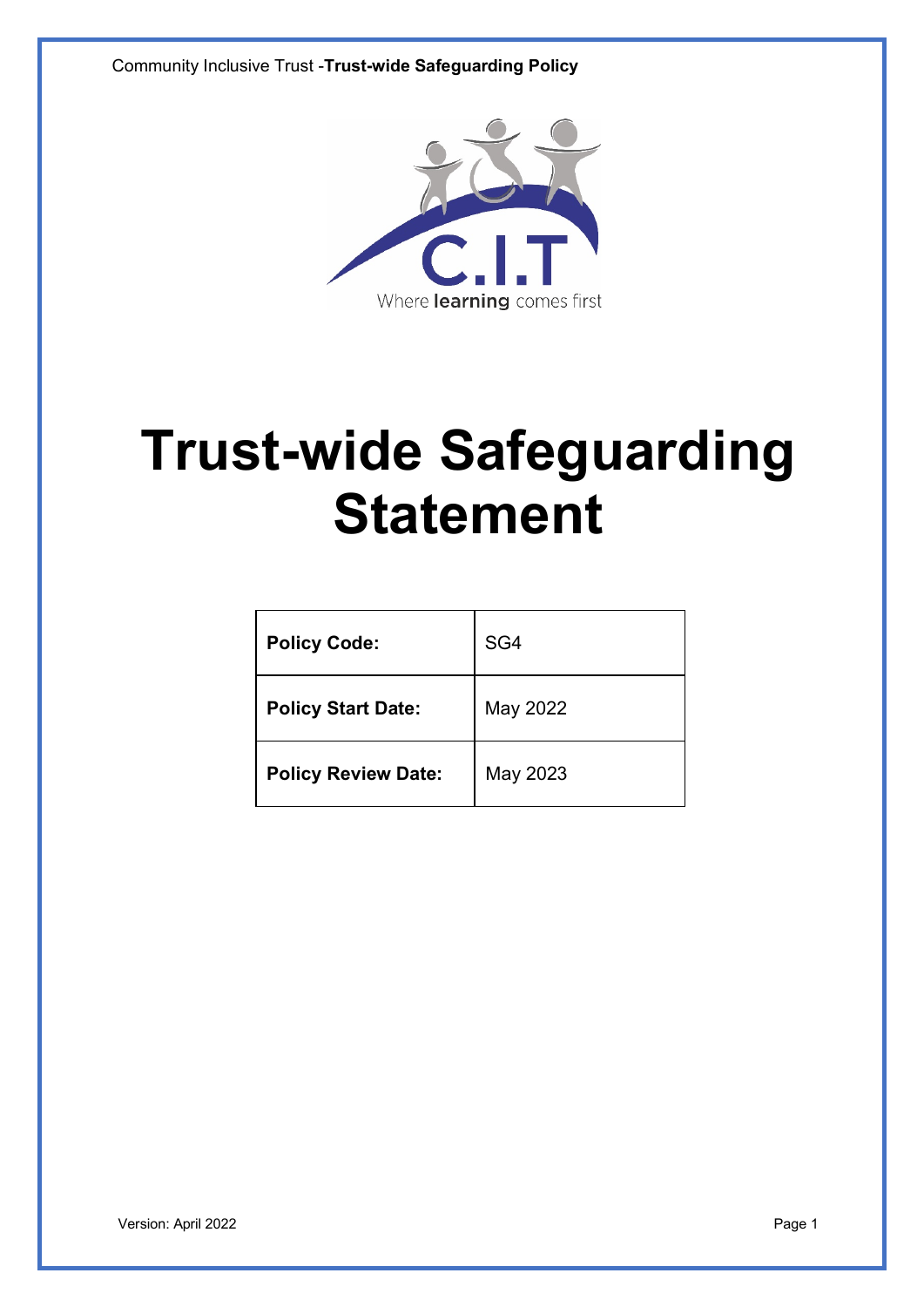The Community Inclusive Trust (CIT) recognises the contribution it can and must make to safeguard and support children and young people in all its schools across the Trust. Their welfare is of paramount importance.

This Trust-wide policy applies to all staff, including the Board of Trustees, Central staff, paid staff, volunteers, agency staff, students or anyone working for and on behalf of CIT. This policy must be read in conjunction with individual schools' Child Protection and Safeguarding policies. (Our school Child Protection and Safeguarding policies and procedures are reviewed and updated annually.)

## **Introduction**

This policy has been developed in accordance with the principles established by:

- $\triangleright$  The Children's Act 1989
- $\triangleright$  The Education Act 2002
- $\triangleright$  The Children's Act 2004
- $\triangleright$  Keeping Children Safe in Education (KCSiE) link below https://assets.publishing.service.gov.uk/government/uploads/system/uploads/attachm ent\_data/file/1021914/KCSIE\_2021\_September\_guidance.pdf
- Ø Working Together to Safeguard Children 2018
- Ø Guidance for Safer Working Practice 2019
- $\triangleright$  Meeting the needs of children and families in Lincolnshire

The CIT Trust Board and the Local School Boards (LSBs) of all CIT schools take their responsibilities seriously under section 175 of the Education Act 2002 to safeguard and promote the welfare of children and to work together with other agencies to ensure adequate arrangements within our schools to identify, assess and support those children and young people who are suffering harm.

#### **1. The Purpose of this Policy**

The purpose of this Trust-wide Safeguarding Policy is to ensure every child who is a registered pupil at each school within the Trust is safe and protected from harm. This means the Trust will always work to:

- Protect children and young people at our schools from maltreatment.
- Prevent impairment of our children's and young people's health or development.
- Ensure that children and young people at our schools grow up in circumstances consistent with the provision of safe and effective care.
- Enable children at our schools to have the best outcomes.

This policy will provide the over-arching principles that guide the Trust's approach to safeguarding and child protection for staff, Governors, volunteers, visitors and parents.

The Trust fully recognises the contribution it can make to protect children from harm and to support and promote the welfare of all children in every school within the Trust.

#### **2. Ethos**

The Trust's Executive Leadership Team working in partnership with the Trust Board drives and supports the culture of improving outcomes for all children and young people, which underpins all of the development and work within the Trust.

Safeguarding is considered everyone's responsibility and, as such, CIT aims to create the safest environment within which every student has the opportunity to achieve. The schools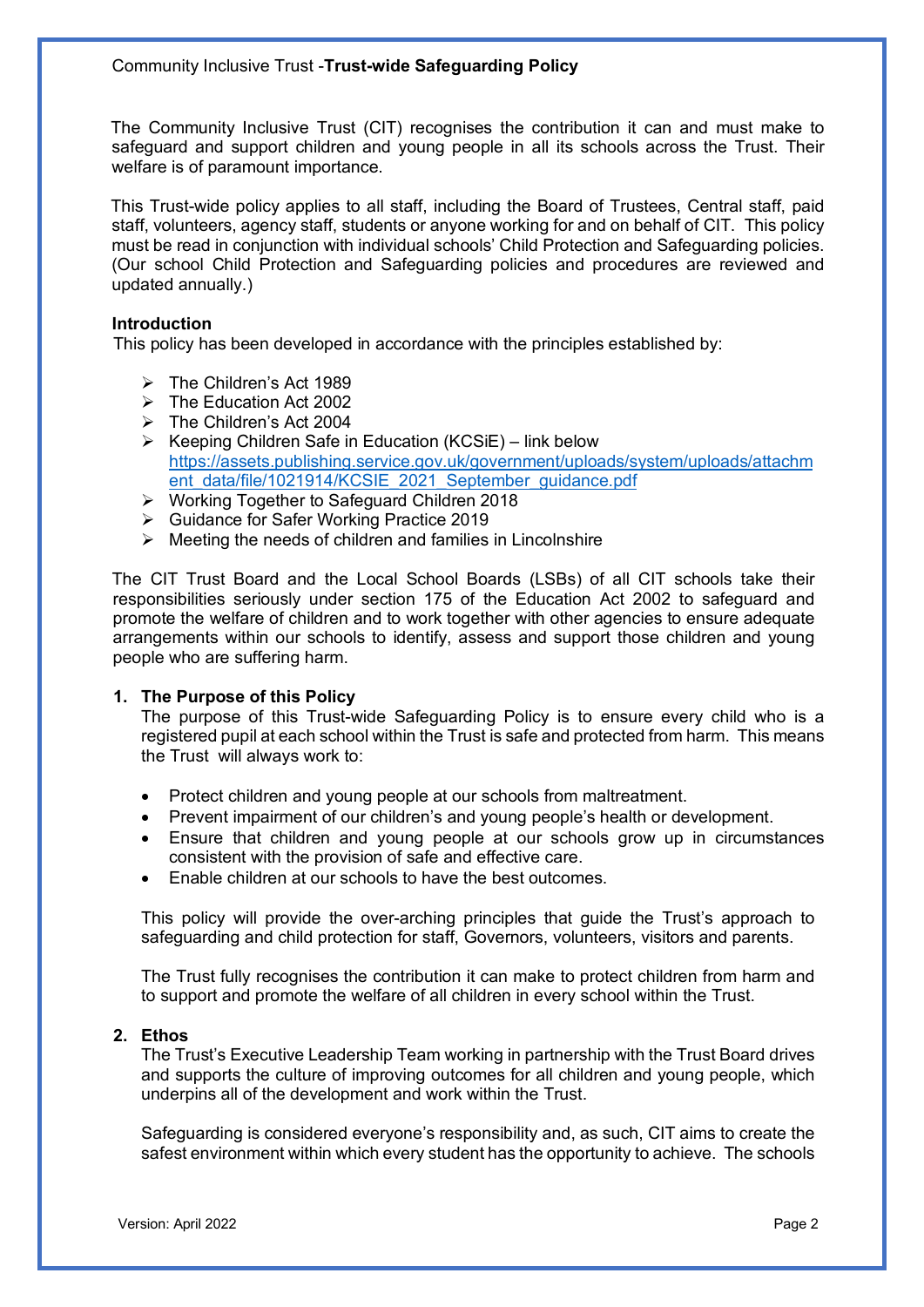recognise the contribution they can make in ensuring that all children and young people feel they will be listened to and appropriate action taken where necessary.

CIT does this by working in partnership with other agencies and seeking to establish effective working relationships with parents, carers and other colleagues to develop and provide activities and opportunities throughout our curricula that will help equip all children and young people with the skills they need. This includes materials and learning experiences that will encourage children and young people to develop essential life skills to protect themselves.

# **3. School Policy Documents**

Each CIT school will have its own Child Protection and Safeguarding Policy which follows a Trust-wide standard format, based on the model policy provided by the LSCP for the area the school is located in.

# **4. Member & Trustee Responsibilities**

All Trustees understand their safeguarding duties and should be kept up to date with legislation and regulation. The Trust Board has a legal responsibility to make sure the schools have effective safeguarding policies and procedures in place and monitors the implementation of these policies regularly. The Trust Board will do this (through its Education and Safeguarding Committee) by:

- Commissioning internal safeguarding audits of schools on an annual basis;
- Commissioning external quality assurance on a two-year cycle;
- Receiving from the Executive regular safeguarding assurance reports presented to the Trust Board;
- Delegating assurance responsibilities to LSBs as defined below:
- Appointing a Safeguarding Trustee who liaises with the Trust's Executive Safeguarding Lead.

#### **5. Governor Responsibilities**

The Local School Board (LSB) of each school has appointed a named Safeguarding Governor who has responsibility to report assurances to the LSB. The name of the LSB Safeguarding Governor is displayed in each school and also on each school website.

The LSB will:

- Receive regularly updated safeguarding information from the school's Designated Safeguarding Lead (DSL).
- Receive, at least annually, a Safeguarding Report (Education Act 2002, Section 157), prepared by the school's DSL.
- Report assurances regarding safeguarding compliance and best practice to the Trust Board's Education and Safeguarding Committee.

#### **6. Staff Responsibilities**

The Trust's Safeguarding Lead (Trust level DSL) – who is a member of the Executive Leadership Team - will ensure all DSLs receive the appropriate level of training to meet statutory requirements, as well as quality assure safeguarding across the Trust.

All Executive Leadership Team members will have an aspect of safeguarding as a key part of their responsibilities. The co-ordination of these is undertaken by the Trust's Safeguarding Lead.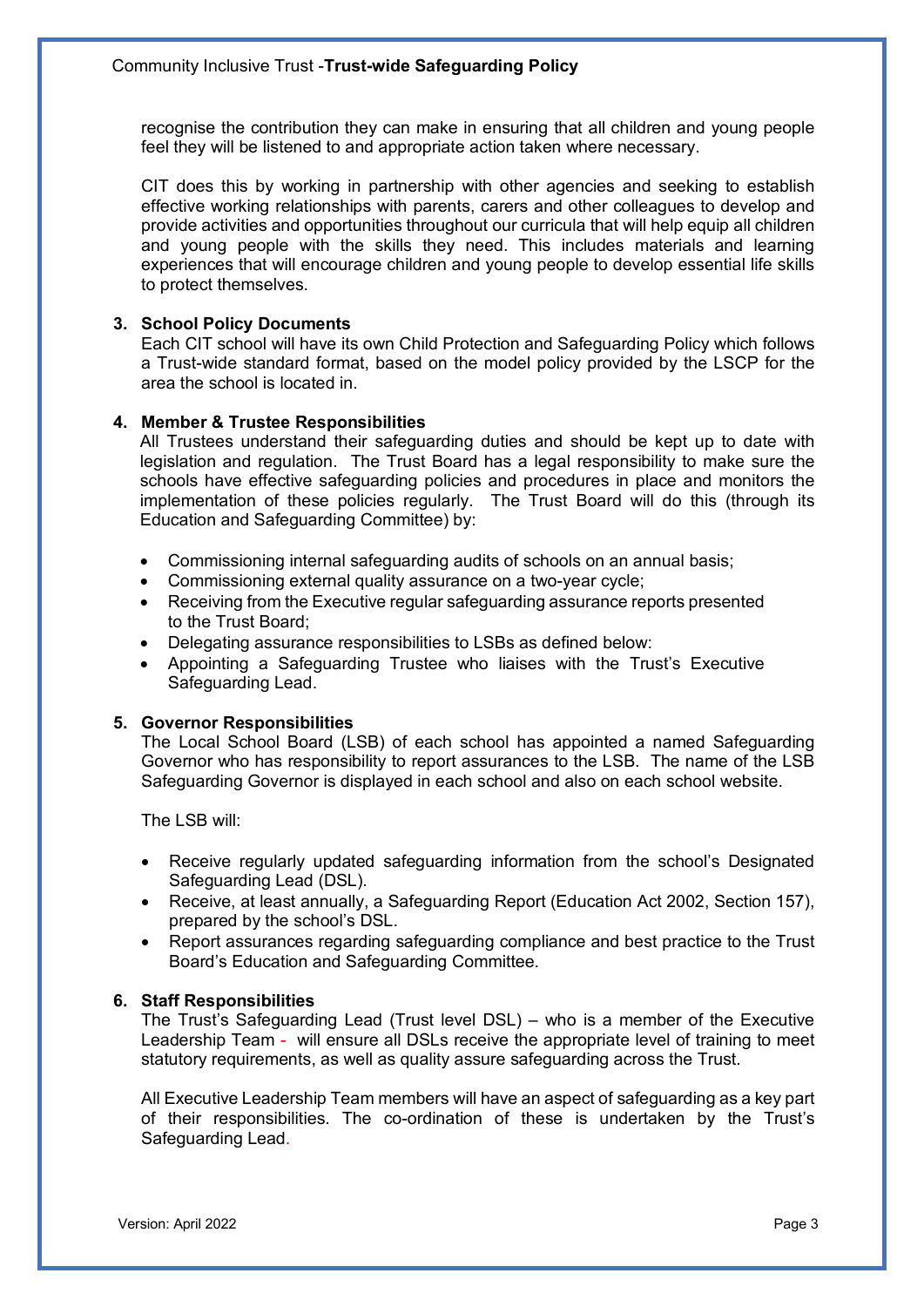The Trust and our LSBs recognise that for this policy to be effective, it is essential school staff understand what safeguarding is, know how to access safeguarding information, know of any possible contribution that they may be required to make to safeguard our children and young people, and how to access further advice, support or services from external professional bodies. Each school will appoint a DSL and a Deputy Designated Safeguarding Lead (DDSL) who will have the day-to-day responsibility for dealing with safeguarding within the school.

All designated staff will undergo training to provide them with the knowledge and skills required to carry out the role and will update their training every two years and ensure they keep abreast of any changes that may occur. This is in line with the Lincolnshire Safeguarding Children's Panel (LSCP) 6 Year Training Pathway. Training certificates will be kept in the designated staff personnel files.

The Trust's Safeguarding Lead will have regular meetings with the school based DSLs to share good practice.

All other members of staff will receive appropriate training in order to develop their understanding of the signs and indicators of abuse and of the school's child protection procedures every year.

All staff will be updated on changes to legislation and procedure as necessary.

All members of staff, volunteers, Governors and Trustees must know how to respond to children and young people who disclose abuse and the procedure to be followed in appropriately sharing a concern of possible abuse or a disclosure of abuse.

All staff will be provided with Part 1 of KCSiE at the start of each school year (or during the induction process for new recruits) and are required to sign to confirm they have read it.

All staff are entitled to raise concerns directly with:

- Lincolnshire Customer Service Centre: 01522 782111
- Leicestershire First Response: 0116 305 0005
- Nottingham MASH (Multi-Agency Safeguarding Hub): 0300 500 80 90

#### **7. Roles and Responsibilities of Named Persons LADO Role**

A Local Authority Designated Officer (LADO) works within each Local Authority area and is there to support staff across all organisations who work with children and young people if any concerns arise regarding anyone who works with or cares for children and young people.

Lincolnshire LADO Rachel Powis, Kim Murray and Ildiko Kiss: 01522 554674 LSCP\_LADO@lincolnshire.gov.uk

Leicestershire LADO Kim Taylor: 0116 305 7597 Lovona Brown: 0116 305 8161 CFS-LADO@leics.gov.uk

Nottinghamshire LADO Eva Callaghan: 0115 804 1272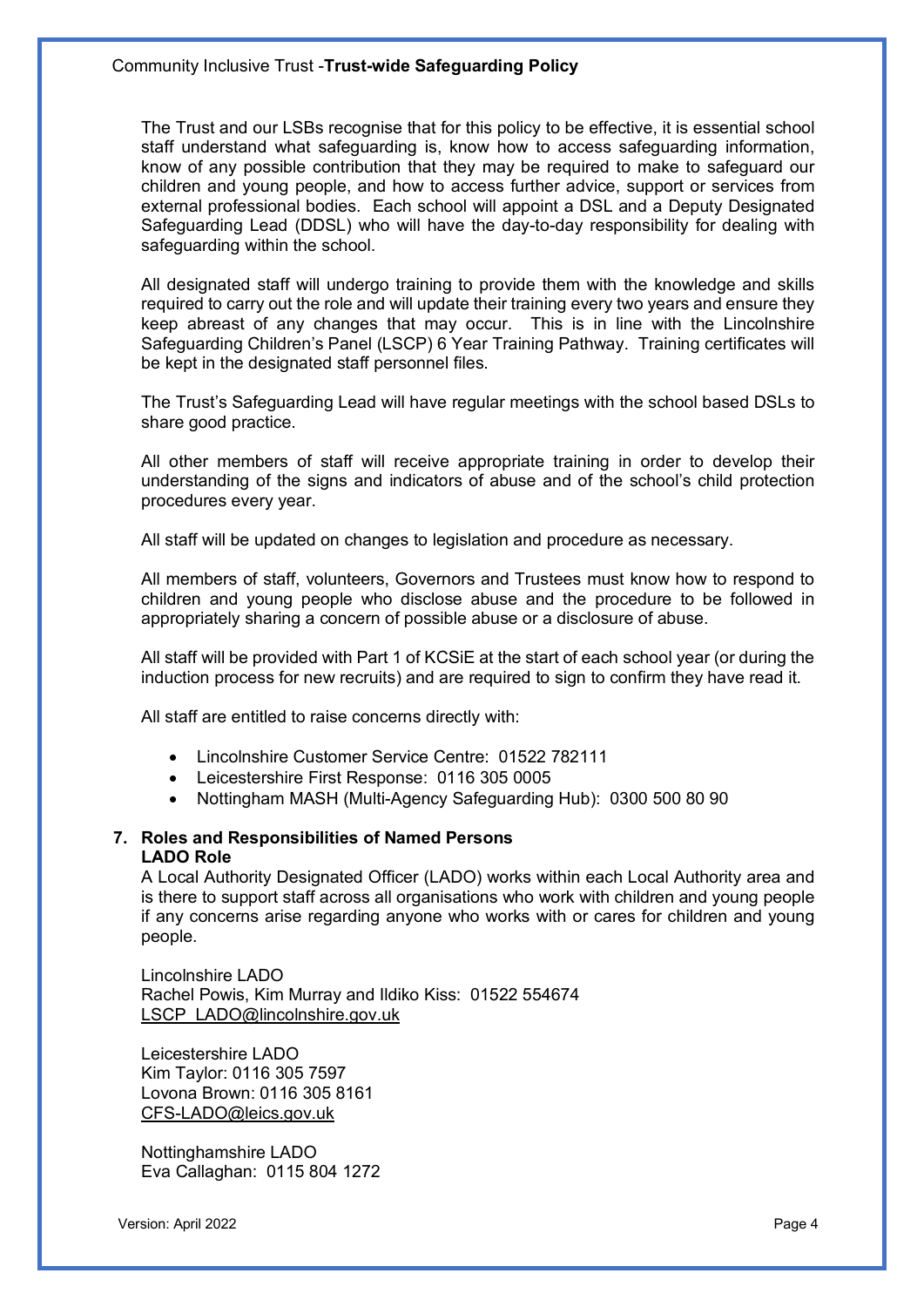The LADO should be alerted to all cases in which it is alleged that a person who works with, or cares for, children has:

- Behaved in a way that has harmed a child;
- May have harmed a child;
- Possibly committed a criminal offence against a child/children.

If a person has concerns regarding the conduct of a colleague then they should in the first instance report this to the DSL within their own organisation, who is required by law to report this concern to the LADO. However, it is important to note that anyone can contact the LADO if they need to do so for advice or support, especially if concerns are regarding the conduct with children and young people of management or holistic organisational practice.

Referrals and decisions not to refer must be recorded.

# **8. Designated Safeguarding Lead (DSL) Role**

The DSL is the person appointed to take lead responsibility for child protection issues in school. The person fulfilling this role must be a senior member of the school's leadership team and the DSL role must be set out in the postholder's job description.

All schools are required to nominate a deputy to cover the role of the Designated Safeguarding Lead when they are unavailable. The lead responsibility for safeguarding and child protection remains with the DSL in the first instance.

The DSL should always act in accordance with the approved Child Protection and Safeguarding Policy for their school and, if necessary, contact the Trust's Safeguarding Lead.

The DSL will ensure all required documentation requested by LSCPs (e.g. Lincolnshire LSCP's annual safeguarding checklist) is completed and shared with the Trust's Safeguarding Lead and LSBs as appropriate, and within prescribed deadlines.

## **9. Parents/Carers**

All parents/carers are made aware of the school's responsibilities in regard to child protection procedures through publication of each individual school's Child Protection and Safeguarding Policy, details of which can be found on individual school websites.

#### **10. Community Users**

Community users organising activities for children are to be made aware of and understand the need for compliance with the Trust and schools' child protection guidelines and procedures. This must be carried out with the organiser during the planning stages for events and activities.

## **11. Volunteers**

All volunteers will undergo an Enhanced DBS with Children's Barred check (and Adults Barred if volunteering in a school with a  $6<sup>th</sup>$  form) and references applied for.

#### **12. Persons involved in Recruitment and Selection of Staff**

Staff responsible for Trust selection and recruitment procedures must have completed the appropriate training. They are responsible for making appropriate checks on staff suitability, including Disclosure and Barring Service checks. (The Disclosure Barring Service (ISA) merged with the Criminal Records Bureau (CRB) to form the Disclosure and